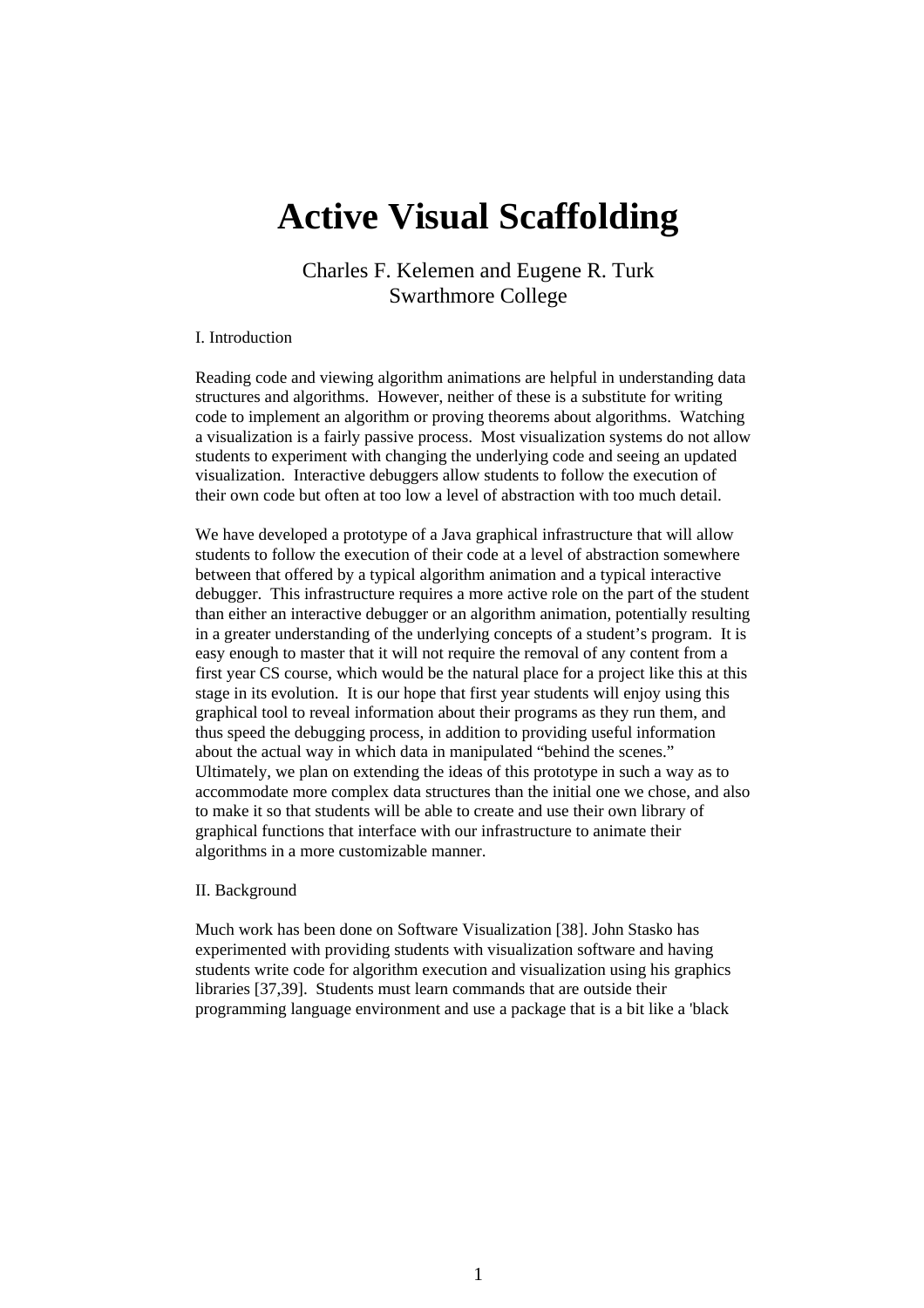box' in order to see these animations. Additionally, changes to source code will not be reflected in visualizations without explicit changes to the visualization calls. What we have done draws heavily upon Stasko's pioneering work. However, by using Java as the student programming language and the visualization language, we hope that students will be starting with an 'opaque box' that will become a 'clear box' by the end of the course. By putting our graphical interface at the disposal of the student and leaving the actual creation of the custom visualization methods open, the student will have to understand the visualization process on an increasingly intimate level the farther he or she progresses in writing complex algorithms. In leaving the visualization program entirely behind the scenes as Stasko and others have done, students can never achieve the degree of interactivity with their visualizations required for some of the more complex data structures and algorithms that are taught in CS courses. In using our infrastructure, students not only gain a tool with which to debug their programs and see their algorithms "in action," they ultimately gain an understanding of the algorithm visualization process itself through constantly interacting with the interface we provide.

In "The Mythical Man-Month", Frederick Brooks says, "Build plenty of Scaffolding. By scaffolding I mean all programs and data built for debugging purposes but never intended to be in the final product." [10] One extremely effective kind of scaffolding is the "extra" print statement. Consider the following advice to students:

When given a problem for computer solution, many students (especially smart students) rush to the computer and start entering code. They write the whole program; then try to compile and run the program. This works for easy exercises at the beginning of a CS1 course. For some students it may even work for programs that require 50-100 lines of code. But at some point it fails for all. At that point (let's say a program of 100 lines of code) programming can become very frustrating. With 100 lines of code, even syntax errors may be difficult to find. But the more insidious logical errors could be anywhere in 100 lines. It becomes very frustrating to think you have discovered an error only to have the program fail over and over.

Do not code programs in one step.

The first thing to do is think about the overall design of a solution away from the keyboard. Consider both top-down and bottom-up design. Once you know about object-oriented ideas, you should ask, "What are reasonable objects?", "What kind of communication should take place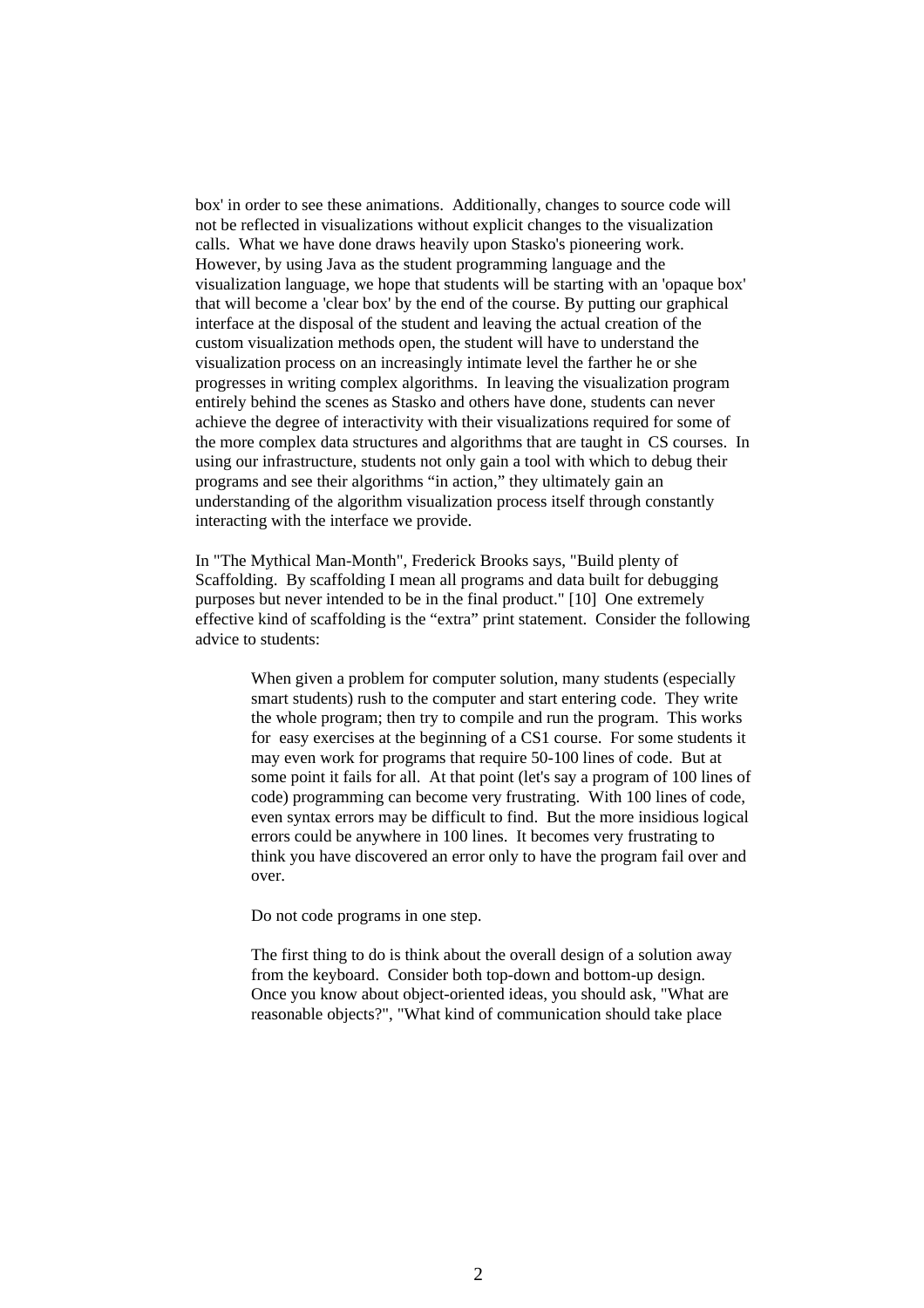between objects?", "What should be public, private, protected?", "How can I exploit inheritance?", "What are good superclasses?", etc. Once you have an outline of the overall design, you can begin to think about coding. You can code in small steps whether you choose to code in a top-down manner (use stubs) or in a bottom up manner (use simple 'driver' programs). Take many small steps compiling and testing at each step. Each time a small step works you get a little Computer Science High (these are absolutely legal everywhere). To avoid gigantic downers, develop your programs in small steps so you get lots of highs.

Start with a very small (like 5-15 lines of code) program that you compile and run. Then add at most 5-15 lines; compile debug and run. At each iteration, be certain that your code so far is CORRECT. In order to accomplish this you need to add 'scaffolding'. This is code that may not appear in the final product, but allows you to be certain that your current code is correct so far. Figuring out good scaffolding goes hand in hand with loop invariants and really understanding how your program works. You should never have to spend hours until you get something to compile. You should always have a program that is no more than 15 lines different from your previous version (that you know runs perfectly and that you understand). Then when you have an error in your latest attempt, you can be pretty certain that your error is within 15 lines of code.

When you get an error you must find out why? If your program won't compile, try paying attention to the error messages (although they can sometimes be misleading). If necessary 'comment out' part of your code until you get something that does compile and then add things a bit at a time. If the program does compile but does not run correctly, your scaffolding should let you know where the problem occurs. If not, you need to add better scaffolding. Understand what is wrong before you try to fix it.

The above is extremely good advice. Some students take it but most do not. Extra lines of output are just not very exciting to most students. On the other hand, almost all students will work extremely hard on any assignment that uses graphics. We want to exploit the student excitement associated with graphical output to encourage them to include visual scaffolding in their program development.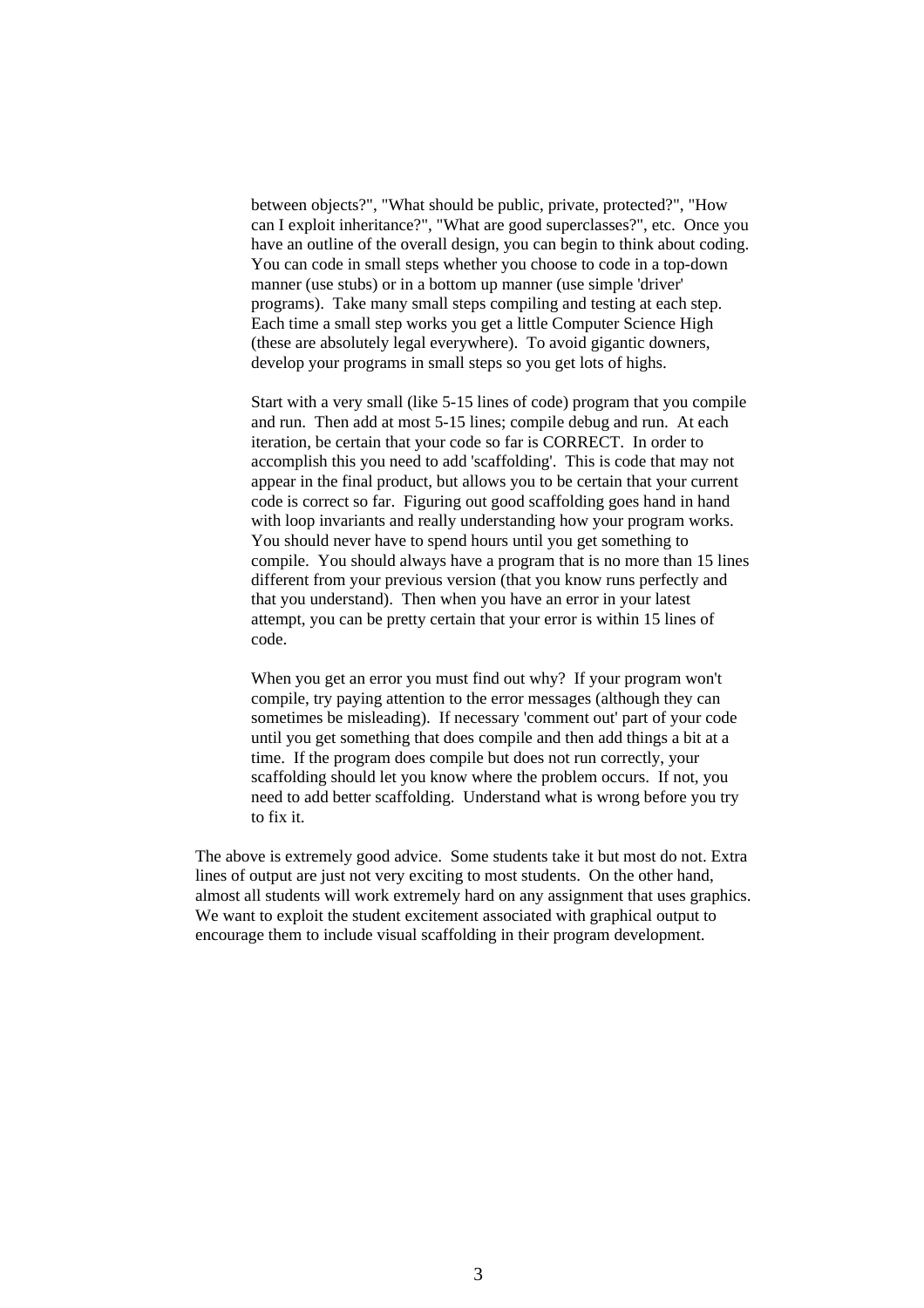#### III. Development

For this work we assume students will be programming in Java. Utilizing Java 2D and Swing API's, we created an initial visual scaffolding infrastructure so that students will be able to think about issues of algorithm understanding and program correctness through the use of visual scaffolding in code development.

As a first step in the much larger task of generating a full infrastructure for students to use when displaying the majority of common algorithms and data types, we chose to use an array data structure as our testing grounds for the visualization concepts we wanted to illustrate. Arrays can be illustrated in real time through a very minimal addition of code in a student's program. There are drawbacks and benefits to this approach. Although the overhead for using the visualization is fairly minor, it masks the actual creation of the graphical object, which would certainly be useful for students to ultimately understand. Dealing with the sticky issue of to what degree students should be involved in the visualization process is truly challenging. It is difficult to know whether providing pre-written animation methods is a more useful tool than having students write them individually to fit their needs. For example, take a method that highlights two elements in the array and changes the background color to something other than the default. Even this very simple method may not have the flexibility that a particular student might need when attempting to debug his or her program. With that in mind, it may be a better approach to give the students more basic tools and have them write the animation functions themselves. At this early stage in development, however, it seemed to be more prudent to just write more complex animation methods that students could use in a smaller set of circumstances. Increasing the level of student involvement in the writing of their own methods that interface our GUI will certainly occur alongside the increase in complexity of their programs in CS 1. When students are first learning how to use arrays, however, such a level of interactivity is unnecessary and counterproductive to the students' understanding of algorithms and data structures.

After declaring a new visualization variable and constructing a visualization object, the student must initialize the array visualization so that it correctly points at the student's data array. Our array GUI shows the contents of each array element through the simple use of the common "toString" method that each object in the student's array will possess. If a student wants different aspects of an object's data displayed, he or she merely needs to override or replace the standard toString method with a more appropriate one for the task at hand. One or two calls to an update method at appropriate places within an algorithm that modifies the student's array will enable the visualization to change in "real" time as the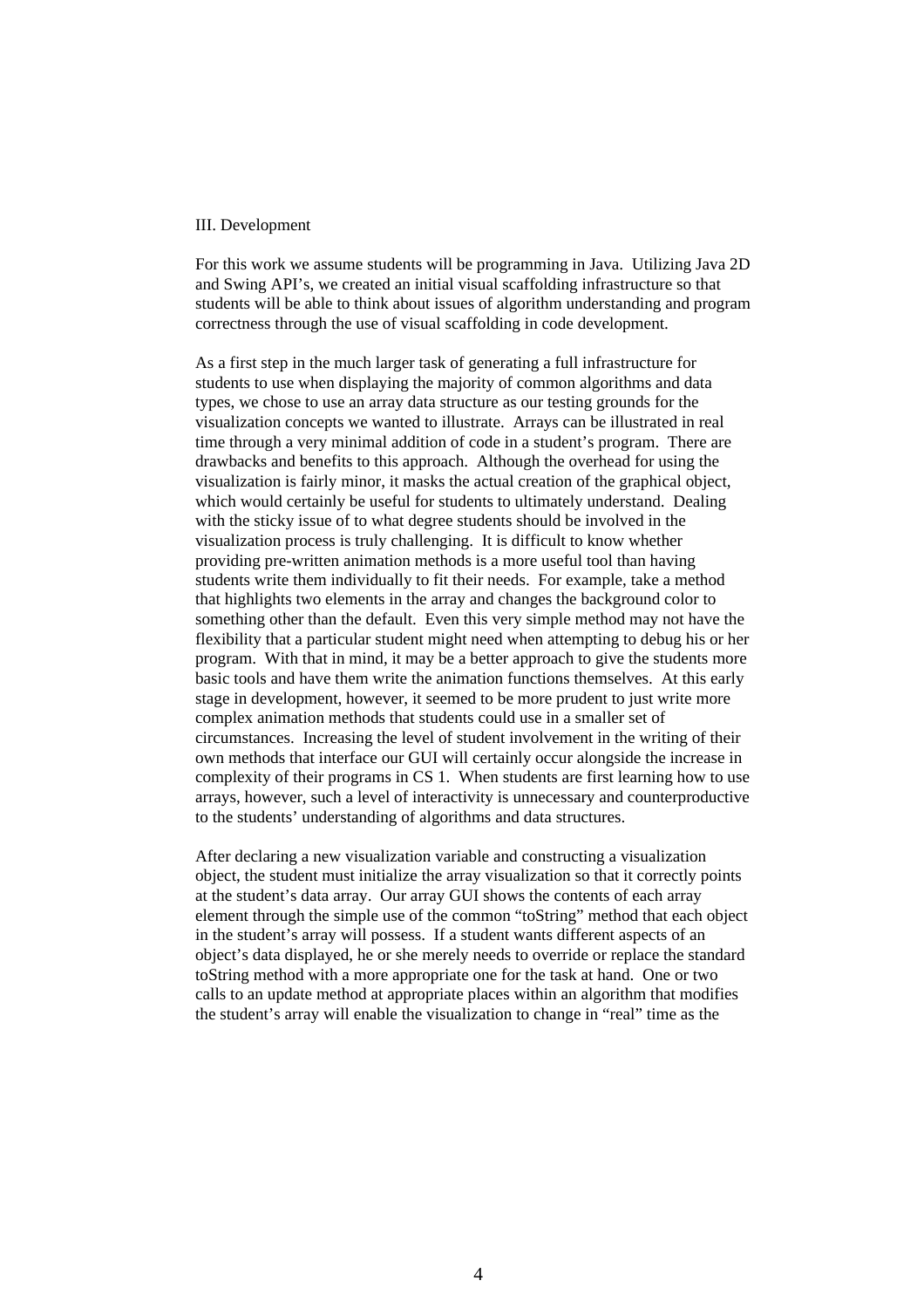program executes. In order to avoid the too-rapid display of change in a student's visualization, the array GUI has a built-in slidebar that regulates the rate at which the student's program executes. The benefits of this method of visualization are that any errors in a student's algorithm are reflected in the visualization. Should a student make a logical misstep in the writing of a given algorithm, the animation will show a corresponding error as it occurs in the execution of the program. By building visual scaffolding into the objects and container operations, changes in source code will often be reflected in the visualization without requiring new calls to the visualization infrastructure.

### IV. Results

A sample use of this initial array GUI might be as follows. If a student were asked to implement a selection sort algorithm on a randomly generated array of Integer objects, he or she could additionally be instructed to utilize our graphical infrastructure for debugging and general educational purposes. Figure 1 shows the code that a student might write for such an assignment. "window" is the array GUI object. Note that the only calls to the "window" object within the student's algorithm occur in the line that compares two objects (the method "lessthan" highlights the two elements of the array at the indices specified, then returns whether the value stored at the first is less than the value stored at the second), and at the end of the principal loop ("window.redraw").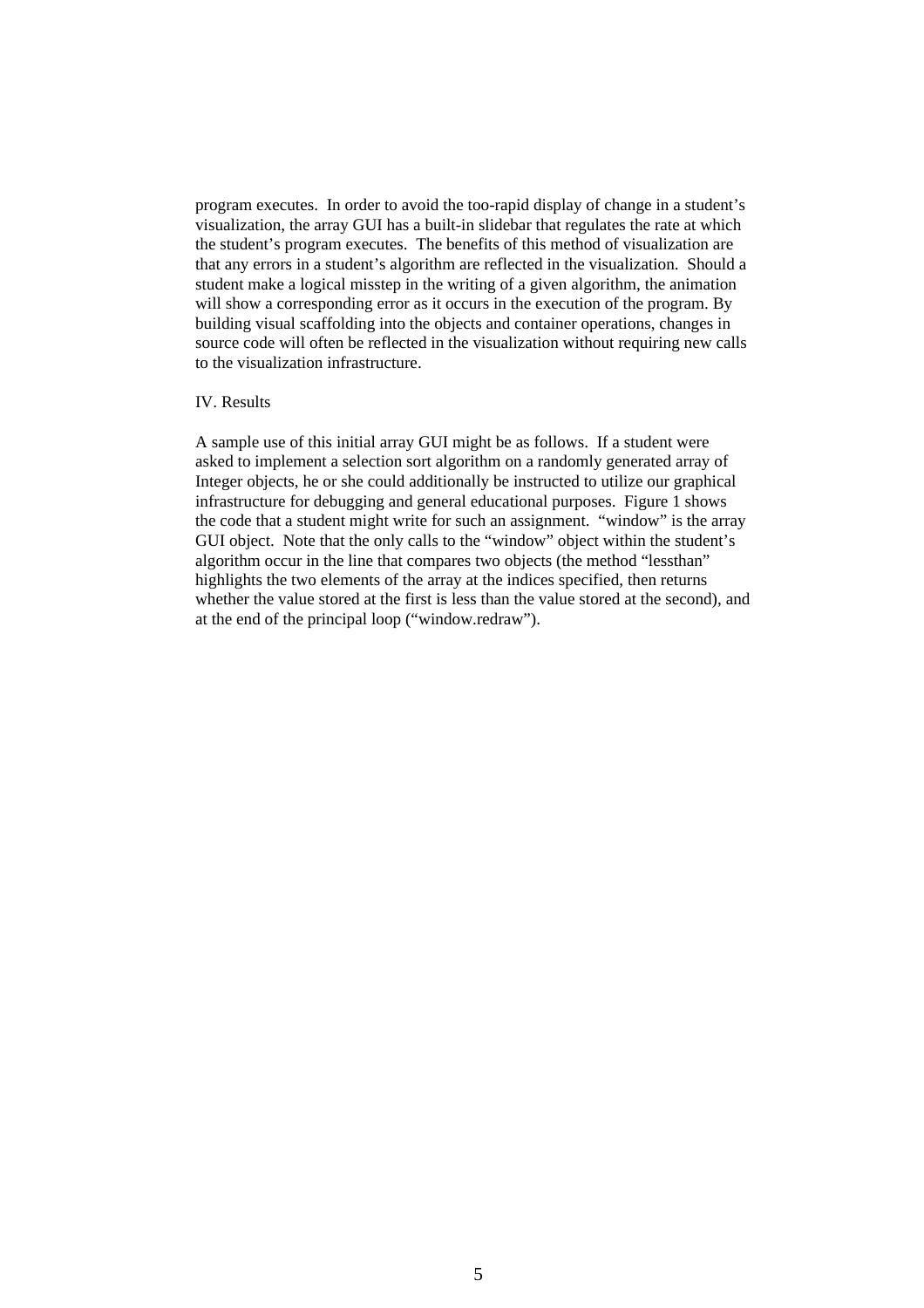```
import java.util.Random;
public class StudentArray {
     static int arraysize = 10;
     static public Object[] generateArray(int size) {
         Object[] temp = new Object[size];
        Random generator = new Random();
        for (int i = 0; i < size; i++) {
             temp[i] = new Integer(generator.nextInt(100));
         }
         return temp;
     }
     public static void main(String args[]) {
         Object[] testArray = new Object[arraysize];
         Object temp = null;
         int lowpoint, left;
         testArray = generateArray(arraysize);
         ArrayGUI window = new ArrayGUI();
         window.inAnApplet = false;
         window.setArraySize(arraysize);
         window.setArray(testArray);
         window.initArray();
         window.pack();
         window.setVisible(true);
        lowpoint = left = 0;
         while (left != arraysize) {
            for (int i = left + 1; i < arraysize; i++) {
                 if (window.lessthan(i, lowpoint)) {
                    lowpoint = i; }
 }
             temp = testArray[lowpoint];
             testArray[lowpoint] = testArray[left];
             testArray[left] = temp;
             left++;
            lowpoint = left; window.redraw();
         }
    }
}
```
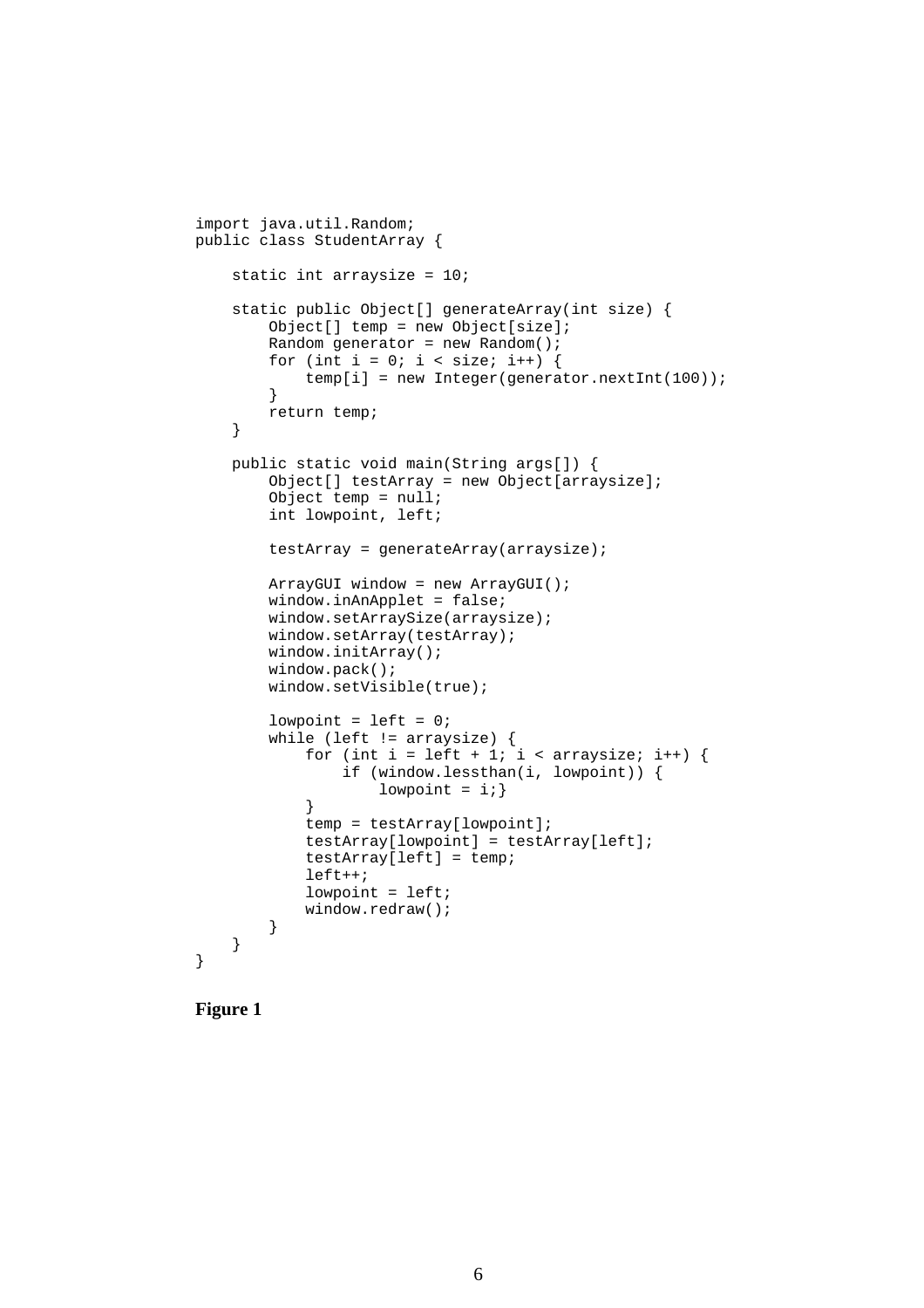The resulting initial and final states of the GUI when this code is executed are shown in figures 2 and 3, respectively.

| <b>Untitled</b><br>lo |     | Selected Index          |    |           |    |    |   |    | 凹  |
|-----------------------|-----|-------------------------|----|-----------|----|----|---|----|----|
|                       |     | Highlighted Array Index |    |           |    |    |   |    |    |
|                       |     | Tracked Variable        |    |           |    |    |   |    |    |
|                       | N/A |                         |    |           |    |    |   |    |    |
| 54                    | 6   | 39                      | 75 | 97        | 53 | 37 | 9 | 72 | 37 |
| 99<br>$<<$ Slower     |     |                         |    | - 11<br>◆ |    |    |   |    |    |

# **Figure 2**

The GUI highlights pairs of array elements as they are compared at a rate of speed slow enough for the student to see what is occurring in his or her algorithm, instead of having it execute too rapidly for any information to be gleaned. If there are logic errors within the student's algorithm, they should be fairly easily seen within the animation.



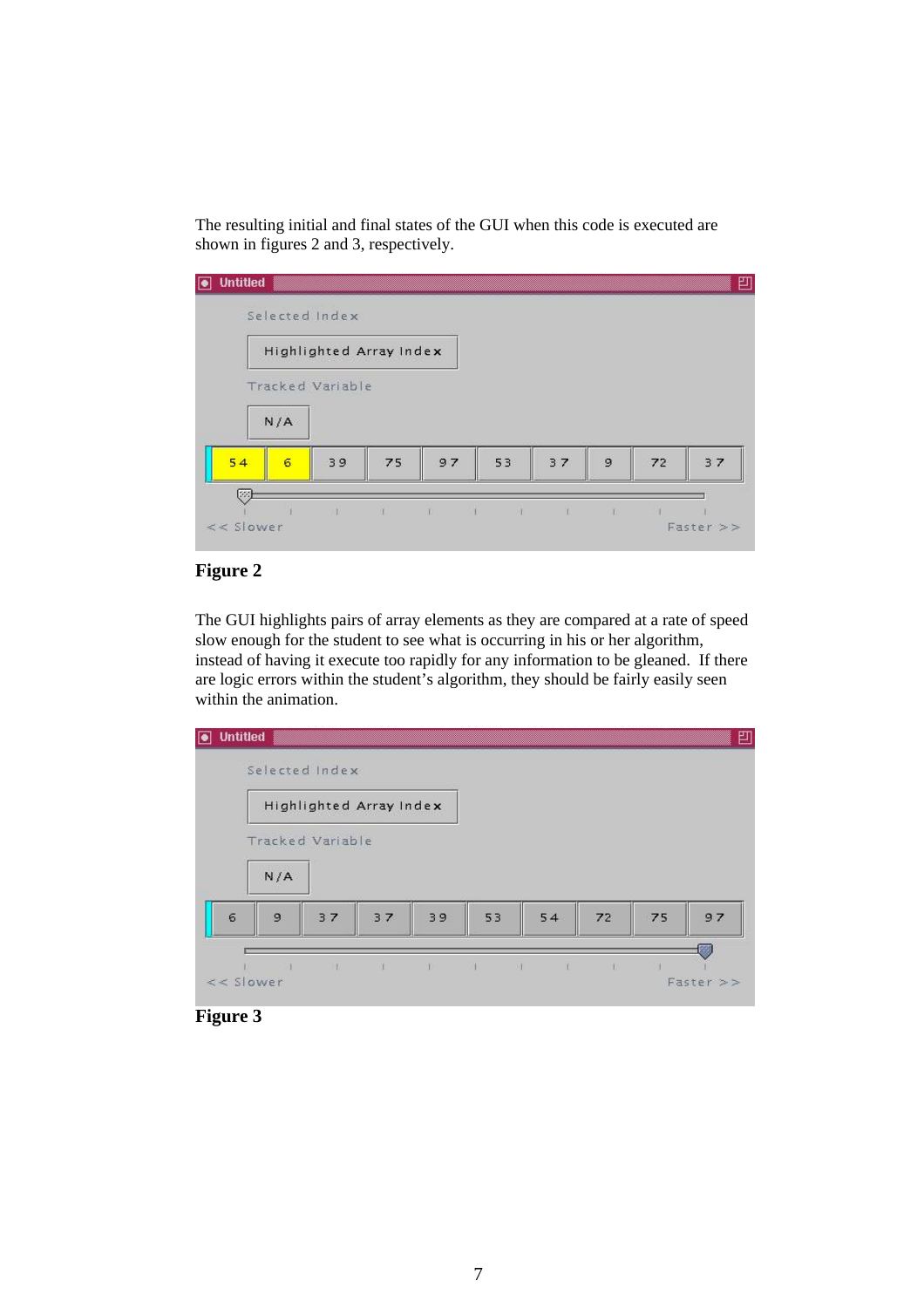#### V. Further Directions for Research

As stated above, our final plan is to create a sequence of exercises that lead students to develop their own graphics library while learning basic CS principles. We want the use of our tools to be so natural that their use will help in teaching and illustrating first year topics and not require the removal of any topics. Students will use their own library of graphical tools written through the help of our graphical user interfaces to write code for algorithm execution and visualization. Early in the process, students will be writing simple programs and relatively simple visualizations will suffice. As students get more sophisticated, the graphical interface will be able to accommodate that increase in complexity so that with careful thought, students will be able to provide visual scaffolding that will aid in understanding at higher levels of abstraction. Constructing the visualization will force students to come to grips with both the forest and the trees.

Some infrastructure aspects of visualization (such as zooming in and out, handling screen real estate, scaling, and handling the speed of the presentation) will be supplied by us and revealed to students as they progress. A good bit of our work will be designing and building this more complete infrastructure in such a way that it can be understood and used by students early and without taking time away from other important early topics. The existence of the Java 2D and Swing API's will allow us to provide this infrastructure at the source code level.

# VI. Conclusion

Judicious use of visual scaffolding will permit students to think and see the working of their programs at the level of their data structures and algorithms. Single stepping will not be needed often. When it is necessary to examine the program at the level of each line of code, visual scaffolding will work with and help set the context for single stepping in an interactive debugger like JDB. It is our hope that the graphical tools for visualization that each student develops in conjunction with our infrastructure will be used as an understanding and visualization aid in both first year courses and more advanced CS courses that the student takes. Our task, then, is to expand on the encouraging results we have obtained from implementing visual scaffolding for arrays to more complex data structures. There will be greater complexity in this project as more complex the data structures are represented. The underlying lessons we have learned from this prototype, however, will continue to hold true.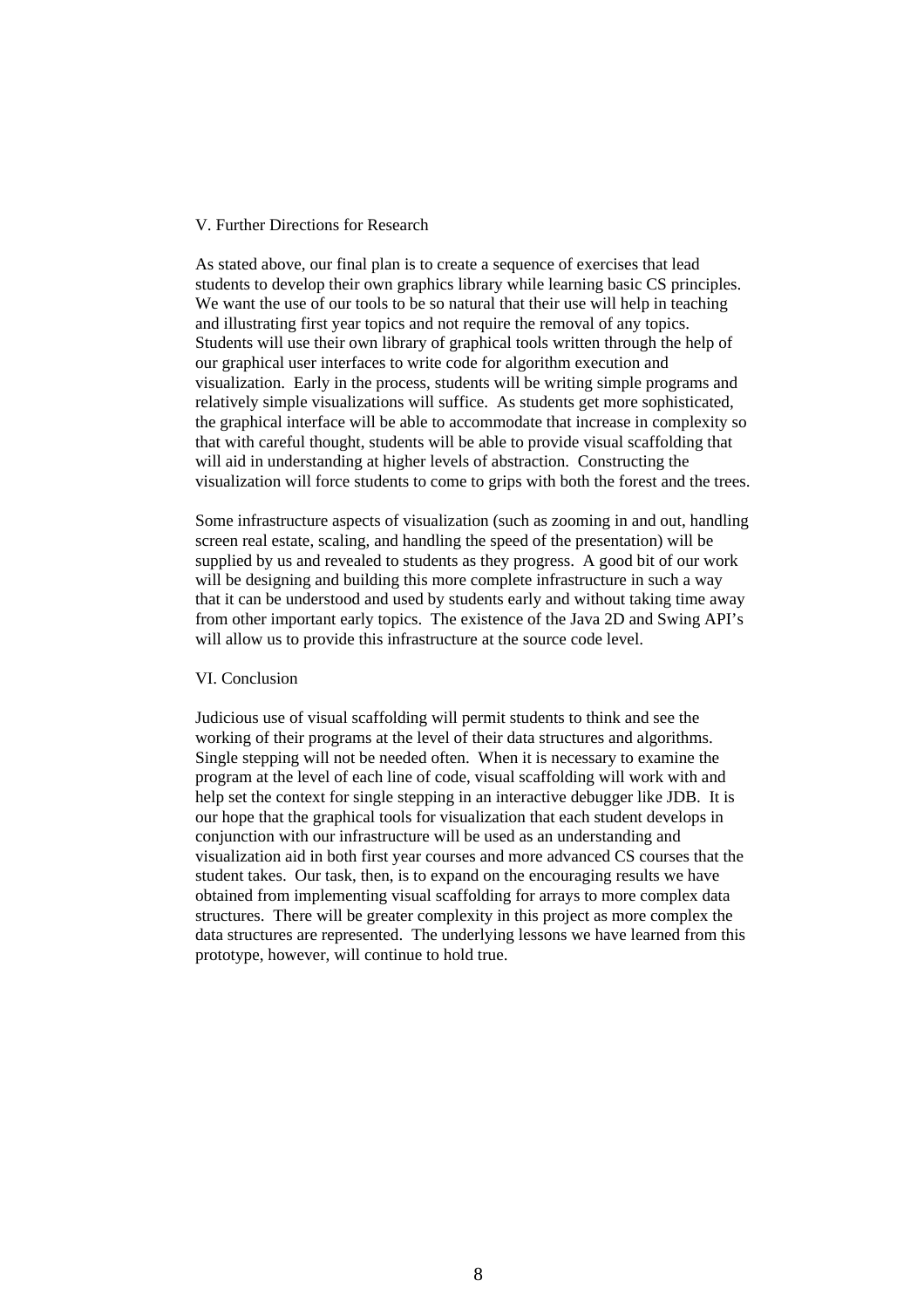#### References

1.Baecker, R. M. (1968). Experiments in On-Line Graphical Debugging: The Interrogation of Complex Data Structures (Summary Only). In Proceedings of First Hawaii International Conference on the System Sciences, (pp. 128-129).

2.Baecker, R. M. (1975). Two systems which produce animated representations of the execution of computer programs. ACM SIGCSE Bulletin, 7: 158-167.

3.Baecker, R. M. & Buchanan, J. W. (1990). A Programmer's Interface: A Visually Enhanced and Animated Programming Environment. In Proceedings of the Twenty-Third Annual Hawaii International Conference on System Sciences., (pp. 531-540). New York: IEEE Computer Society Press.

4.Baeza-Yates, R., Jara, L., & Quezada, G. (1992). VCC: Automatic Animation of C Programs. In Proceedings of COMPUGRAPHICS'92, (pp. 389- 397).

5.Bentley, J. L. & Kernighan, B. W. (1991a). A System for Algorithm Animation. Computing Systems, 4(1): 5-30.

6.Bentley, J. L. & Kernighan, B. W. (1991b). A System for Algorithm Animation (Tutorial and User Manual) (Computing Science Technical Report No. 132). AT&T Bell Laboratories, Murray Hill, New Jersey 07974.

7.Bentley, J. L. & Kernighan, B. W. (1992). ANIM. Murray Hill, NJ: AT&T Bell Laboratories. a collection of ANSI C programs used to visualize programs, runs on any UNIX computer. Available by anonymous ftp from research.att.com in /netlib/research.

8.Bergin, J, Brodie, K, Goldweber, M, Jimenez-Peris, R, Khuri, S, Patino-Martinez, M, McNally, M, Rodger, S, and Wilson, J, "An Overview of Visualization and its Use and Design", ITiCSE '96, Sept. 96.

9. Boroni, Christopher M., Frances W. Goosey, Michael T. Grinder, Jessica L. Lambert, and Rockford J. Ross. " Tying it All Together: Creating Self-Contained, Animated, Interactive, Web-Based Resources for Computer Science Education." Thirtieth SIGCSE Technical Symposium on Computer Science Education, volume 31, number 1, March 1999, pages 7-11.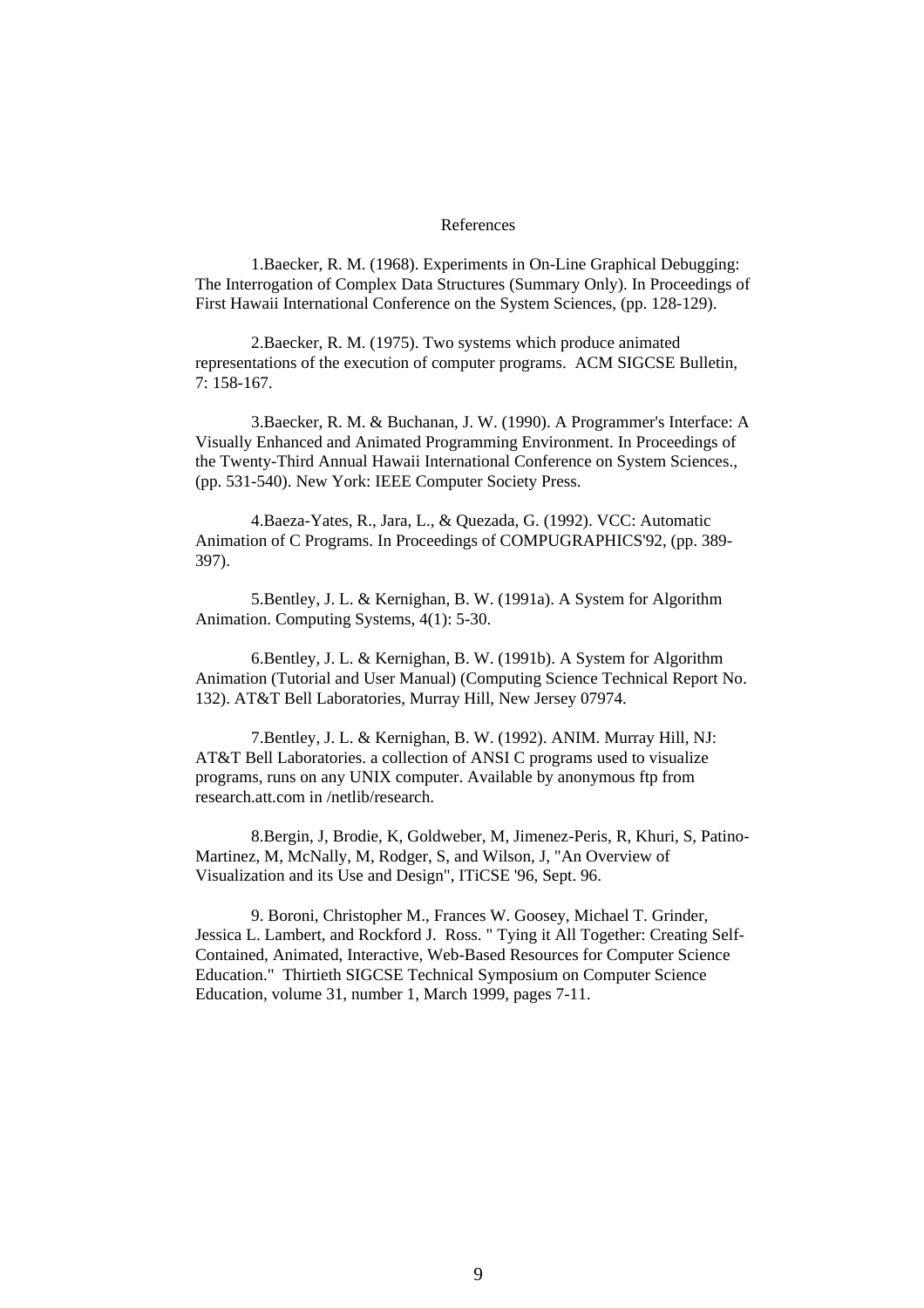10.Brooks, Frederick, "The Mythical Man-Month" Addison-Wesley, 1975

11.Brown, Cynthia, Harriet J. Fell, Viera K. Proulx, & Richard Rasala, Instructional Frameworks: Toolkits and Abstractions in Introductory Computer Science, Proceedings of the 1993 Computer Science Conference, ACM Press, February 1993, 195-200.

12.Brown, M. H. (1988a). Algorithm Animation. New York: MIT Press.

13.Brown, M. H. (1988b). Exploring Algorithms Using Balsa II. IEEE Computer, 21(5): 14 36.

14.Brown, M. H. (1991). Zeus: A System for Algorithm Animation and Multi-View Editing. In Proceedings of IEEE Workshop on Visual Languages, (pp. 4-9). New York: IEEE Computer Society Press.

15.Brown, M. H. & Sedgewick, R. (1985). Techniques for Algorithm Animation. IEEE Software, 2(1): 28-39.

16.Byrne, Michael D, Catrambone, Richard and Stasko, John T., "Evaluating Animations as Student Aids in Learning Computer Algorithms," Computers & Education, Vol. 33, No. 4, 1999, pp. 253-278.

17.Byrne, Michael D, Catrambone, Richard and Stasko, John T., " Do Algorithm Animations Aid Learning?", Graphics, Visualization, and Usability Center, Georgia Institute of Technology, Atlanta, GA, Technical Report GIT-GVU-96-18, August 1996.

18.Domingue, John, Paul Mulholland: Staging Software Visualizations on the Web. VL 1997: 368-375

19.Domingue, John, Paul Mulholland: An Effective Web-based Software Visualization Learning Environment. Journal of Visual Languages and Computing 9(5): 485-508 (1998)

20.Haajanen, J, M. Pesonius, Erkki Sutinen, Jorma Tarhio, T. Teräsvirta, P. Vanninen: Animation of User Algorithms on the Web. VL 1997: 360-367

21.Kehoe, Colleen, Stasko, John and Taylor, Ashley " Rethinking the Evaluation of Algorithm Animations as Learning Aids: An Observational Study",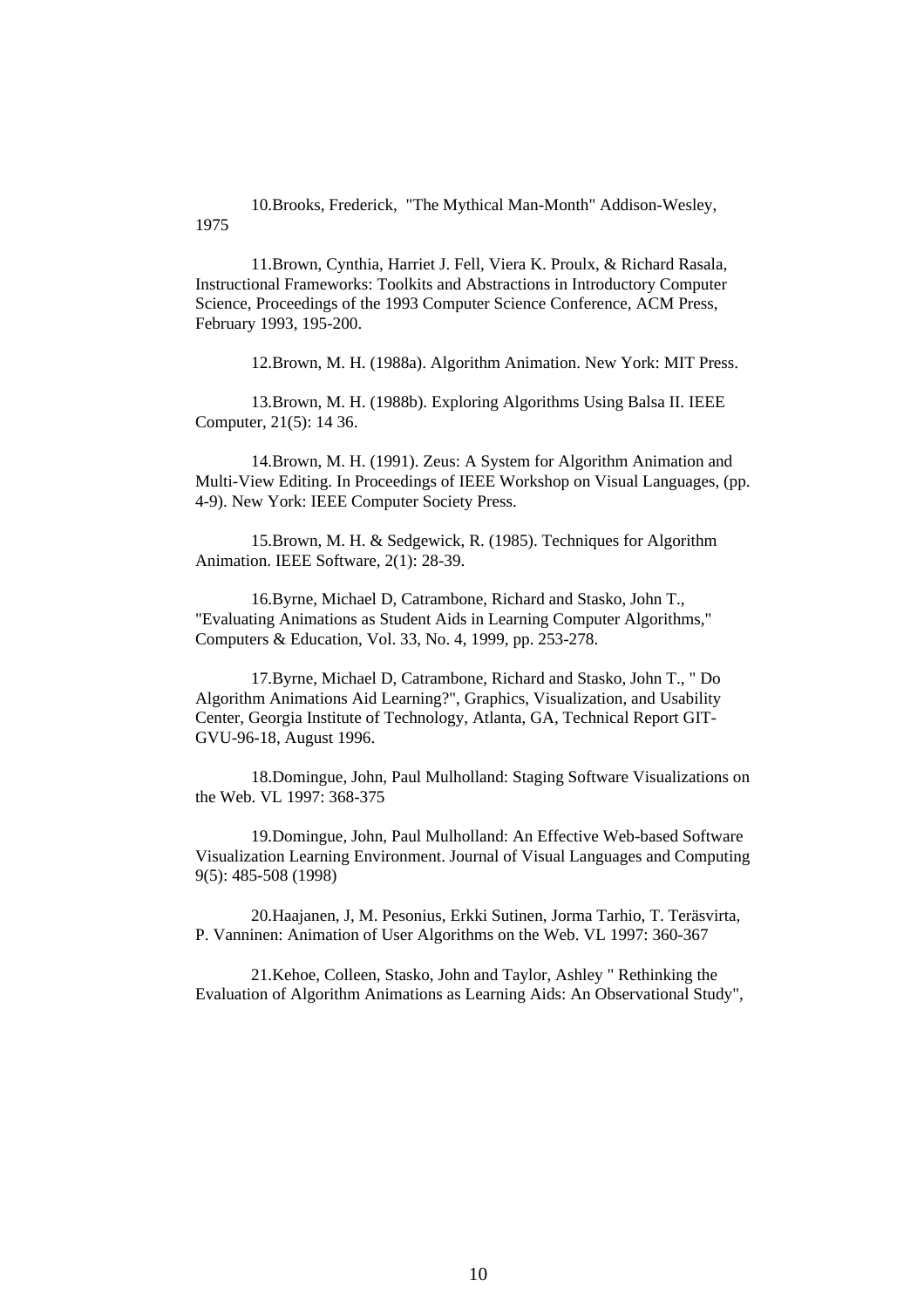Graphics, Visualization, and Usability Center, Georgia Institute of Technology, Atlanta, GA, Technical Report GIT-GVU-99-10, March 1999.

22.Lahtinen, S.-P, Erkki Sutinen, Jorma Tarhio: Automated Animation of Algorithms with Eliot. Journal of Visual Languages and Computing 9(3): 337-349 (1998)

23.Mukherjea, Sougata and Stasko, John T. , "Applying Algorithm Animation Techniques for Program Tracing, Debugging, and Understanding". Proceedings of the 15th International Conference on Software Engineering, Baltimore, MD, May 1993, pp. 456-465.

24. Mukherjea, Sougata and Stasko, John T., "Toward Visual Debugging: Integrating Algorithm Animation Capabilities within a Source Level Debugger", ACM Transactions on Computer-Human Interaction, Vol. 1, No. 3, September 1994, pp. 215-244.

25.Myers, B. A. (1980). Displaying Data Structures for Interactive Debugging (Technical Report No. CSL-80-7). Xerox PARC.

26.Myers, B. A. (1983). Incense: A System for Displaying Data Structures. Computer Graphics, 17(3): 115-125.

27.Naps, Thomas L., Norton, Laura L., and Eagan, James R., "JHAVÉ -- An Environment to Actively Engage Students in Web-based Algorithm Visualizations," in Proceedings of the SIGCSE Session, ACM Meetings (Austin, Texas, March 2000).

28.Naps, Thomas L., "Algorithm Visualization on the World Wide Web the Difference Java Makes" in Proceedings of the Association for Computing Machinery's SIGCSE/SIGCUE Conference on Integrating Technology into Computer Science Education, Uppsala, Sweden, June, 1997

29.Naps, Thomas L., "Report of the Working Group on Using the World Wide Web as the Delivery Mechanism for Interactive, Visualization-based Instructional Modules" in Proceedings of the Association for Computing Machinery's SIGCSE/SIGCUE Conference on Integrating Technology into Computer Science Education, co-authored with Joe Bergin, Ricardo Jimenez–Peris, Marta Patino Martinez, Myles McNally, Viera Proulx, Jorma Tarhio, Uppsala, Sweden, June, 1997.